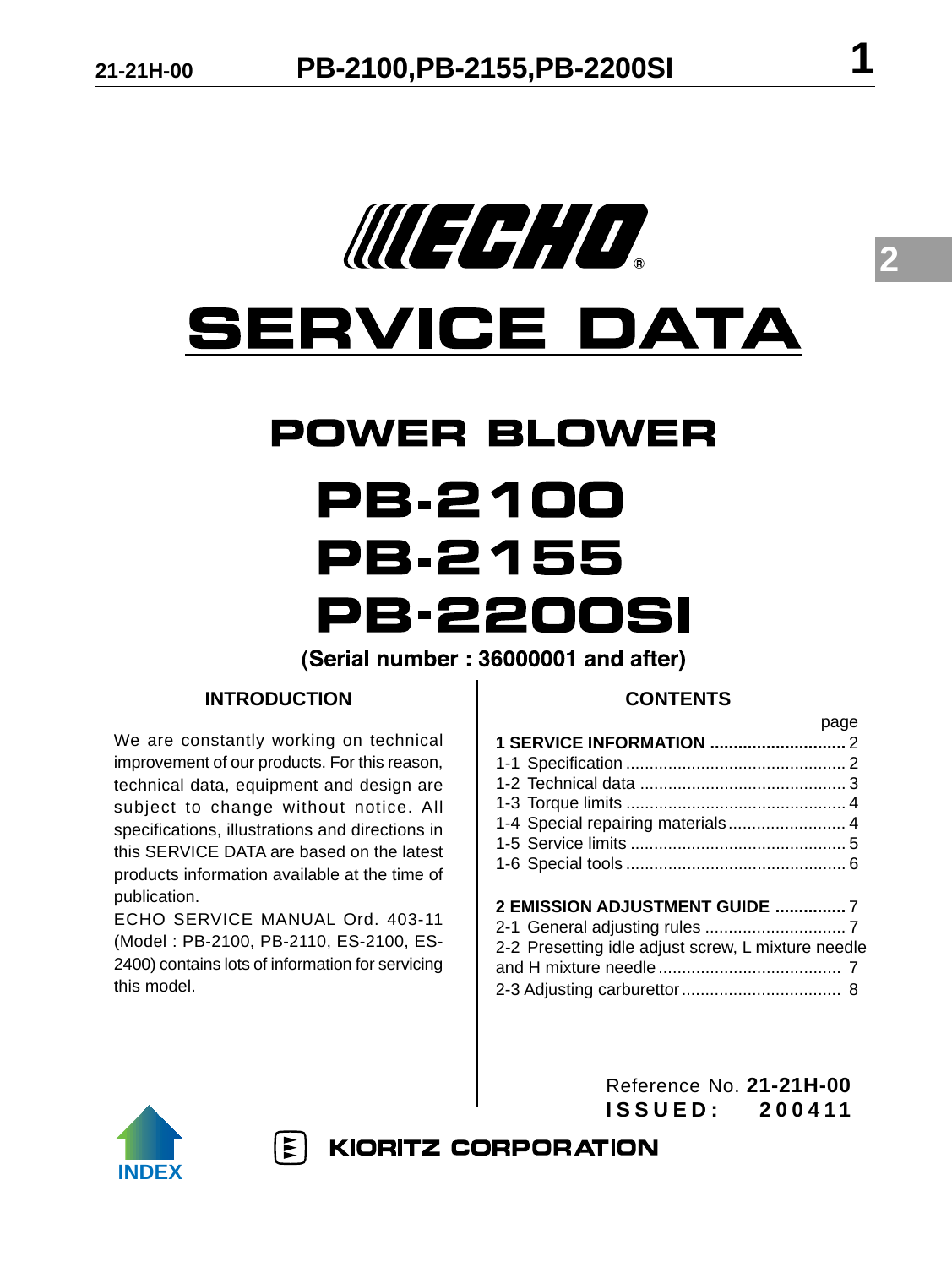#### **1 SERVICE INFORMATION**

#### **1-1 Specifications**

| <b>Model</b>       |                                            |                                    | PB-2100                                               | PB-2155                  | <b>PB-2200SI</b>               |
|--------------------|--------------------------------------------|------------------------------------|-------------------------------------------------------|--------------------------|--------------------------------|
| Dimensions Length* |                                            | mm(in)                             | 220 (8.7)<br>250 (9.8)                                |                          |                                |
|                    | Width                                      | mm(in)                             | 330 (13.0)                                            |                          |                                |
|                    | Height<br>mm(in)                           |                                    | 340 (13.4)                                            |                          |                                |
| Dry weight**       |                                            | kg(lb)                             | 4.0(8.8)                                              | $4.1$ (9.0)              | 4.3(9.5)                       |
| Engine             | <b>Type</b>                                |                                    | KIORITZ, air-cooled, two-stroke, single cylinder      |                          |                                |
|                    | Rotation                                   |                                    | Anticlockwise as viewed from the output end           |                          |                                |
|                    | Displacement                               | cm <sup>3</sup> (in <sup>3</sup> ) | 21.2 (1.294)                                          |                          |                                |
|                    | <b>Bore</b>                                | mm(in)                             | 32.2 (1.268)                                          |                          |                                |
|                    | <b>Stroke</b>                              | mm(in)                             | 26.0 (1.024)                                          |                          |                                |
|                    | Compression ratio                          |                                    | 7.0                                                   |                          |                                |
| Carburettor        | <b>Type</b>                                |                                    | Diaphragm horizontal-draught with primer (purge bulb) |                          |                                |
|                    | Model                                      |                                    | ZAMA C1U-K42B                                         | ZAMA C1U-K43B            |                                |
|                    | Venturi size-Throttle bore mm(in)          |                                    | $8 - 14 (0.315 - 0.551)$                              | $7 - 14 (0.276 - 0.551)$ |                                |
| Ignition           | <b>Type</b>                                |                                    | CDI (Capacitor discharge ignition) system             |                          |                                |
|                    | Spark plug                                 |                                    | RCJ-7Y                                                |                          |                                |
| <b>Starter</b>     | <b>Type</b>                                |                                    | Automatic rewind<br>$\dot{\mathcal{L}}$ - start       |                          |                                |
|                    | Rope diameter x length<br>mm(in)           |                                    | $3.0 \times 1000$ (0.12 x 39.4)                       |                          | $3.0 \times 920$ (0.12 x 36.2) |
| Fuel               | <b>Type</b>                                |                                    | Premixed two-stroke fuel                              |                          |                                |
|                    | Mixture ratio                              |                                    | 50:1(2%)                                              |                          |                                |
|                    | Petrol<br>Two-stroke air cooled engine oil |                                    | Minimum 89 octane petrol (RON)                        |                          |                                |
|                    |                                            |                                    | ISO-L-EGD (ISO/CD13738), JASO FC                      |                          |                                |
|                    | Tank capacity                              | $L$ (U.S.fl.oz.)                   | 0.5(16.9)                                             |                          |                                |
| Handle             | <b>Type</b>                                | Rear                               |                                                       | Grip                     |                                |
| <b>Blower</b>      | Fan type                                   |                                    | Sirocco, single stage                                 |                          | Centrifugal, single stage      |
|                    | Max. air volume (with pipes)               |                                    |                                                       |                          |                                |
|                    | $m3/min$ (ft <sup>3</sup> /min)            |                                    | 8.7 (264.9)**                                         |                          |                                |
|                    | Max. air velocity (with pipes)             |                                    |                                                       |                          |                                |
|                    | $m/s$ (mph)                                |                                    | 61 (136)**                                            |                          |                                |
|                    | Blower pipe length                         | $mm$ (in)                          |                                                       | Straight 425 (16.73)     |                                |
|                    | $mm$ (in)                                  |                                    | Fan head nozzle 420 (16.54)                           |                          |                                |
|                    | Blower nozzle size, (inner) mm (in)        |                                    | 117 x 26 (4.6 x 1.02) oval shape                      |                          |                                |
|                    | Fan head nozzle                            |                                    | Standard                                              |                          |                                |
| Vacuum             | Shredding knife                            |                                    | - - -                                                 | without                  | - - -                          |
|                    | Vacuum pipe ID x L                         | mm(in)                             | - - -                                                 | 110 x 880 (4.33 x 34.65) | - - -                          |
|                    | Dust bag capacity                          | liter $(ft^3)$                     | - - -                                                 | 60(2.1)                  | - - -                          |

\* Without blower pipes

\*\* With fan head nozzle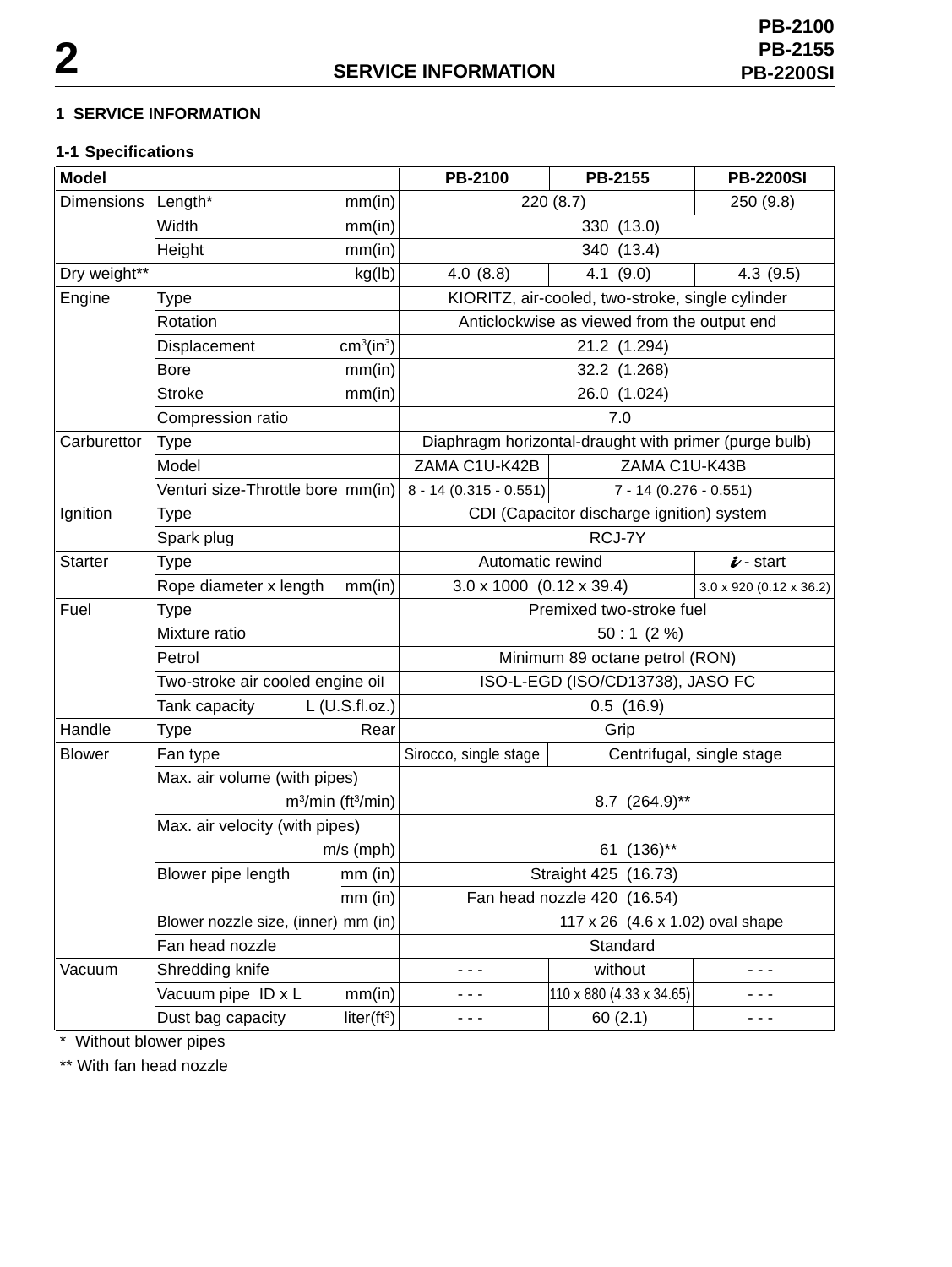#### **1-2 Technical data**

| <b>Model</b>                            |                         | <b>PB-2100</b> | PB-2155                                            | <b>PB-2200SI</b> |
|-----------------------------------------|-------------------------|----------------|----------------------------------------------------|------------------|
| Engines                                 |                         |                |                                                    |                  |
| Idling speed                            | r/min                   |                | 2400 - 3200                                        |                  |
| Wide open throttle speed*               | $r/m$ in                |                | 6800 - 7700                                        |                  |
| Compression pressure                    | MPa ( $kgf/cm2$ ) (psi) |                | 0.83(8.4)120                                       |                  |
| Ignition system                         |                         |                |                                                    |                  |
| Spark plug gap                          | mm(in)                  |                | $0.6 - 0.7$ $(0.024 - 0.028)$                      |                  |
| Minimum secondary voltage at 1500 r/min | kV                      | 16             |                                                    |                  |
| Secondary coil resistance               | $k\Omega$               |                | $1.2 - 1.8$                                        |                  |
| Pole shoe air gaps                      | mm(in)                  |                | $0.3 - 0.4$ (0.012 - 0.016)                        |                  |
| Ignition timing                         | °BTDC                   |                | 28                                                 |                  |
| Carburettor                             |                         |                |                                                    |                  |
| Idle adjust screw initial setting       | turn in**               |                | 11/2                                               |                  |
| L mixture needle initial setting        | turn back               | 13/4           | 11/2                                               |                  |
| H mixture needle initial setting        | turn back               | 11/2           | 11/2                                               |                  |
| Test Pressure, minimum                  | MPa ( $kgf/cm2$ ) (psi) |                | 0.05(0.5)(7.0)                                     |                  |
| Metering lever height                   | mm(in)                  |                | 0.1 - 0.25 (0.004-0.010) lower than diaphragm seat |                  |

BTDC: Before top dead centre.

\* With all blower pipes.

\*\* Set idle speed screw to contact throttle plate before initial setting.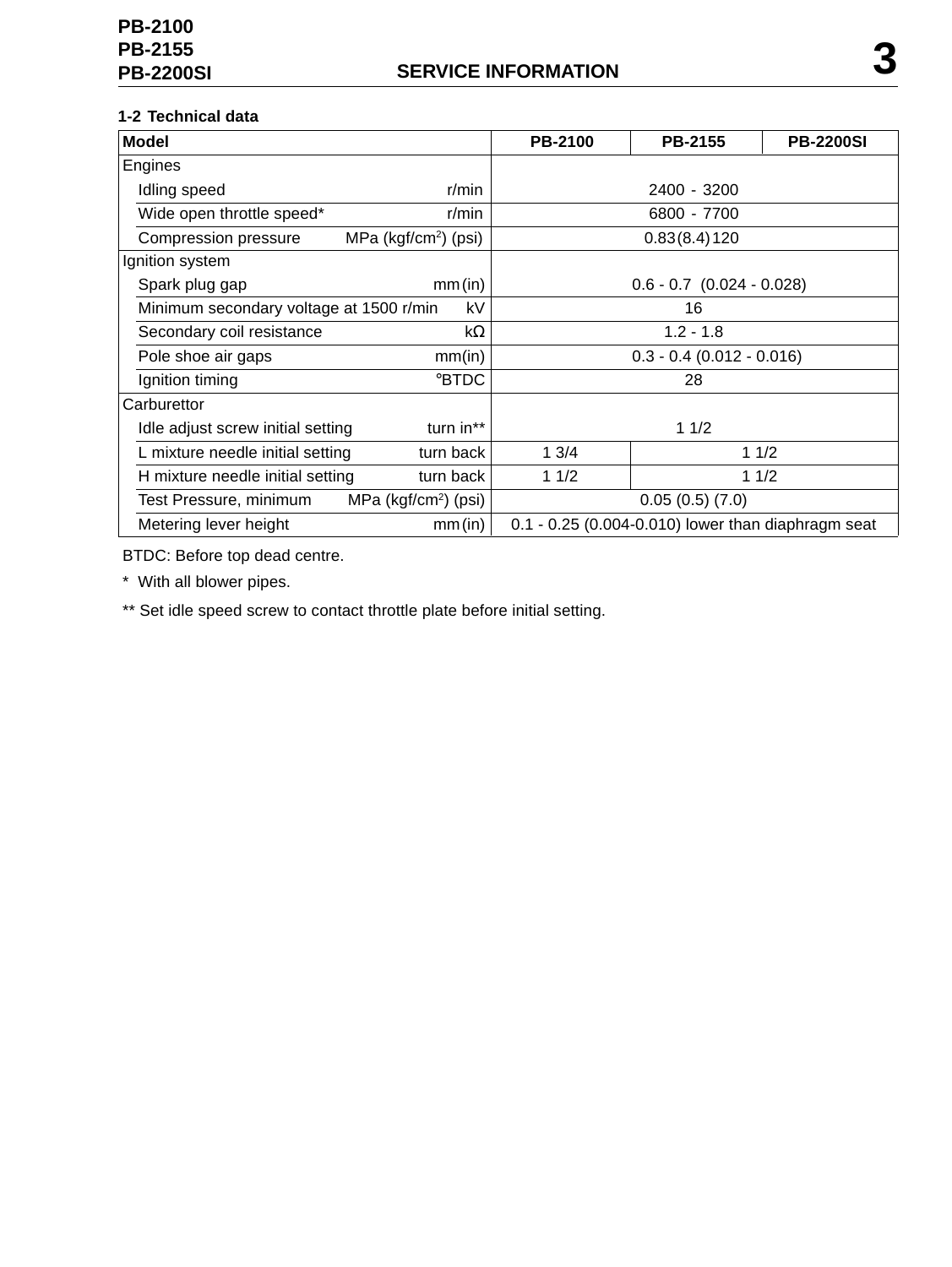#### **1-3 Torque limits**

| Descriptions       |                            | Size            | kgf•cm      | N•m         | in•lbf    |
|--------------------|----------------------------|-----------------|-------------|-------------|-----------|
| Starter            | Pawl carrier               | M8              | $80 - 100$  | $8 - 10$    | 70 - 85   |
| system             | Starter case               | $M4*$           | $25 - 35$   | $2.5 - 3.5$ | $22 - 30$ |
| Ignition           | CDI module (Ignition coil) | M4              | $35 - 50$   | $3.5 - 5.0$ | $30 - 45$ |
| system             | Spark plug                 | M <sub>14</sub> | $150 - 170$ | $15 - 17$   | 130 - 150 |
| Fuel               | Carburettor insulator      | $M5^*$          | $25 - 40$   | $2.5 - 4.0$ | $22 - 35$ |
| system             | Carburettor                | M <sub>5</sub>  | $35 - 45$   | $3.5 - 4.5$ | $30 - 40$ |
| Engine             | Crankcase                  | M <sub>5</sub>  | $70 - 110$  | $7 - 11$    | $60 - 95$ |
|                    | Cylinder                   | M <sub>5</sub>  | 70 - 110    | $7 - 11$    | $60 - 95$ |
|                    | Engine mount               | $M4*$           | $35 - 50$   | $3.5 - 5.0$ | $30 - 45$ |
|                    | <b>Muffler</b>             | M5              | $60 - 100$  | $6 - 10$    | $50 - 85$ |
| Others             | Fan case                   | M5 <sup>†</sup> | $30 - 45$   | $3.0 - 4.5$ | $26 - 40$ |
|                    | Fan hub                    | $M8*$           | $160 - 200$ | $16 - 20$   | 140 - 175 |
|                    | Fan                        | $M8*$           | $160 - 200$ | $16 - 20$   | 140 - 175 |
| Regular bolt, nut, |                            | MЗ              | $6 - 10$    | $0.6 - 1.0$ | $5 - 9$   |
| and screw          |                            | M4              | $15 - 25$   | $1.5 - 2.5$ | $13 - 22$ |
|                    |                            | M <sub>5</sub>  | $25 - 45$   | $2.5 - 4.5$ | $22 - 40$ |
|                    |                            | M6              | $45 - 75$   | $4.5 - 7.5$ | $40 - 65$ |
|                    |                            | M8              | $110 - 150$ | $11 - 15$   | 95 - 130  |
|                    |                            |                 |             |             |           |

\*Apply thread locking sealant (See below)

† Tapping screw

#### **1-4 Special repairing materials**

| Material                     | Location           | <b>Remarks</b>                             |  |
|------------------------------|--------------------|--------------------------------------------|--|
| Thread locking sealant       | Starter case bolts |                                            |  |
| CDI module (Ignition coil)   |                    |                                            |  |
| Carburettor insulator screws |                    | Loctite #222, ThreeBond 1342 or equivalent |  |
|                              | Engine mount       |                                            |  |
| Fan hub                      |                    |                                            |  |
| Fan                          |                    |                                            |  |
| Grease                       | Rewind spring      | Lithium based grease                       |  |
| Starter center post          |                    |                                            |  |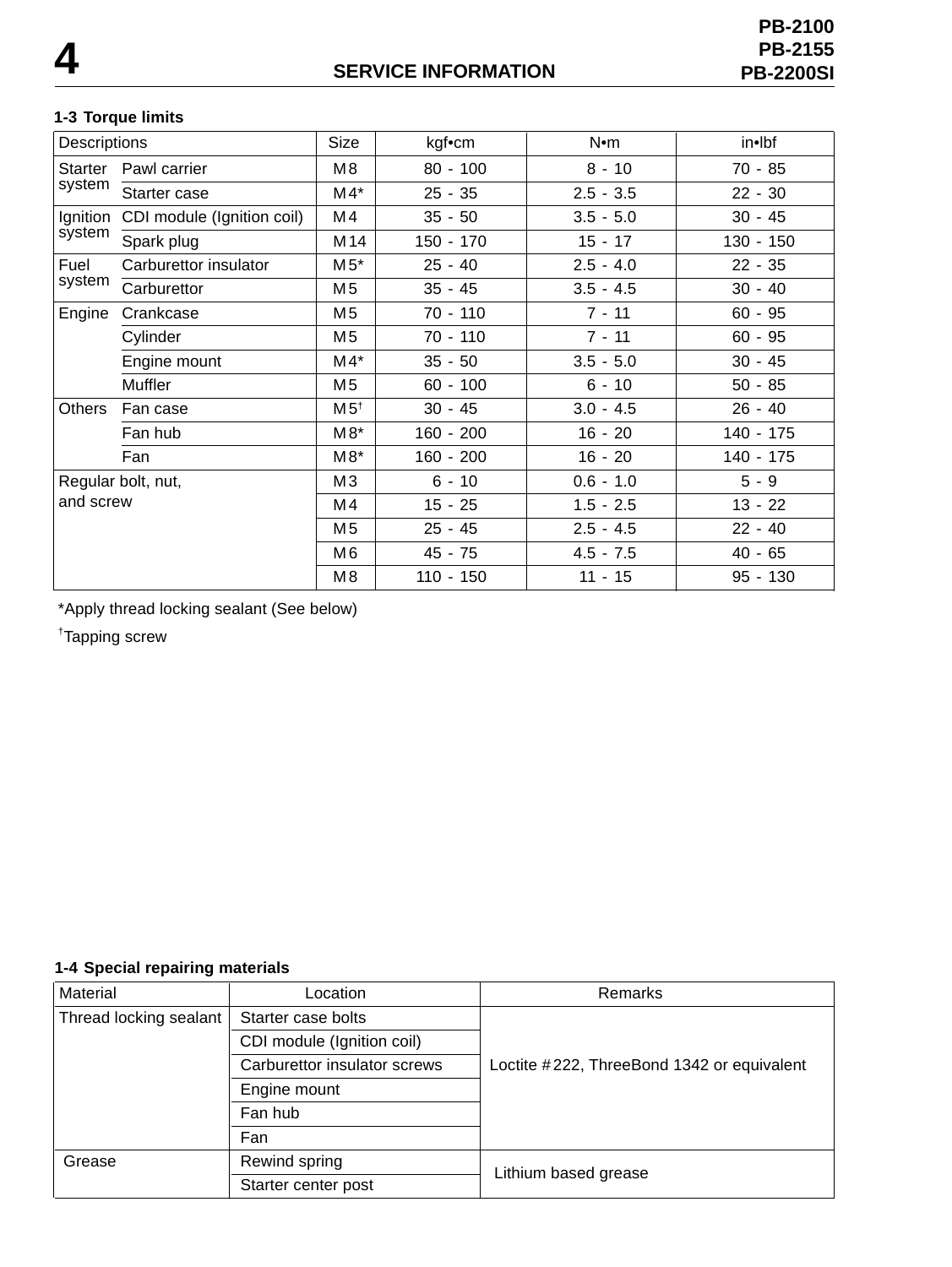#### **1-5 Service Limits**



|       | Description                |      |                                                |
|-------|----------------------------|------|------------------------------------------------|
| A     | Cylinder bore              |      | When plating is worn and aluminium can be seen |
| B     | Piston outer diameter      | Min. | 32.13 (1.265)                                  |
| C     | Piston pin bore            | Max. | 8.030 (0.3161)                                 |
| D     | Piston ring groove         | Max. | 1.6(0.063)                                     |
| Е     | Piston ring side clearance | Max. | $0.1$ (0.004)                                  |
| F     | Piston pin outer diameter  | Min. | 7.970 (0.3138)                                 |
| $G^+$ | Piston ring width          | Min. | 1.45(0.057)                                    |
| H     | Piston ring end gap        | Max. | 0.5(0.02)                                      |
| K.    | Crankshaft runout          | Max. | 0.05(0.002)                                    |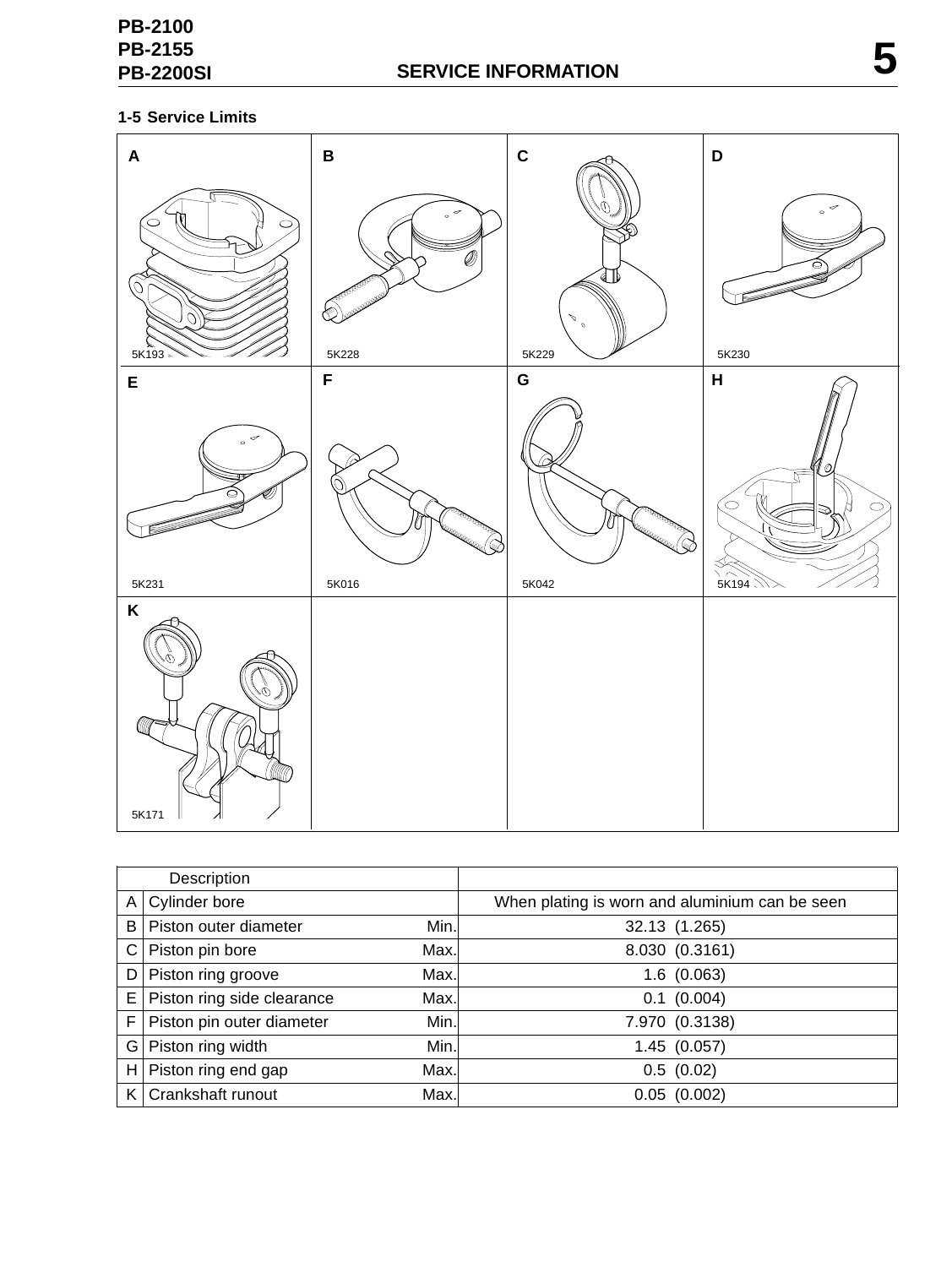#### **1-6 Special tools**



| Key <sup>1</sup> | <b>Part Number</b> | <b>Description</b>  | Used for:                                                |
|------------------|--------------------|---------------------|----------------------------------------------------------|
| 1                | 897801-33330       | Tachometer PET-1000 | Measuring engine speed to adjust carburettor             |
| 2                | 363018-00310       | Washer              | Installing crankcase oil seal of starter side            |
| 3                | 433019-12330       | Flange nut          | Removing magneto rotor (flywheel)                        |
| 4                | 895612-79920       | L-hex wrench (3 mm) | Removing and installing hex. socket bolt (M4)            |
| 5                | 895610-79920       | L-hex wrench (4 mm) | Removing and installing hex. socket bolt (M5)            |
| 6                | 897701-06030       | Bearing wedge       | Removing and crankshaft ball bearings                    |
| 7                | 897701-14732       | Bearing tool        | Removing and installing crankcase ball bearings          |
| 8                | 897702-30131       | Piston pin tool     | Removing and installing piston pin                       |
| 9                | 897705-11520       | Bearing tool        | Removing and installing con-rod small end needle bearing |
| 10               | 897714-24330       | Oil seal tool       | Installing oil seals                                     |
| 11               | 897800-79931       | Spark tester        | Checking ignition system                                 |
| 12               | 897803-30132       | Pressure tester     | Testing carburettor and crankcase leakage                |
| 13               | 897835-16131       | Pressure connector  | Checking crankcase and cylinder leakages                 |
| 14               | 900100-08008       | <b>Bolt</b>         | Removing magneto rotor (flywheel)                        |
| 15               | 91007              | Compression gauge   | Measuring cylinder compression                           |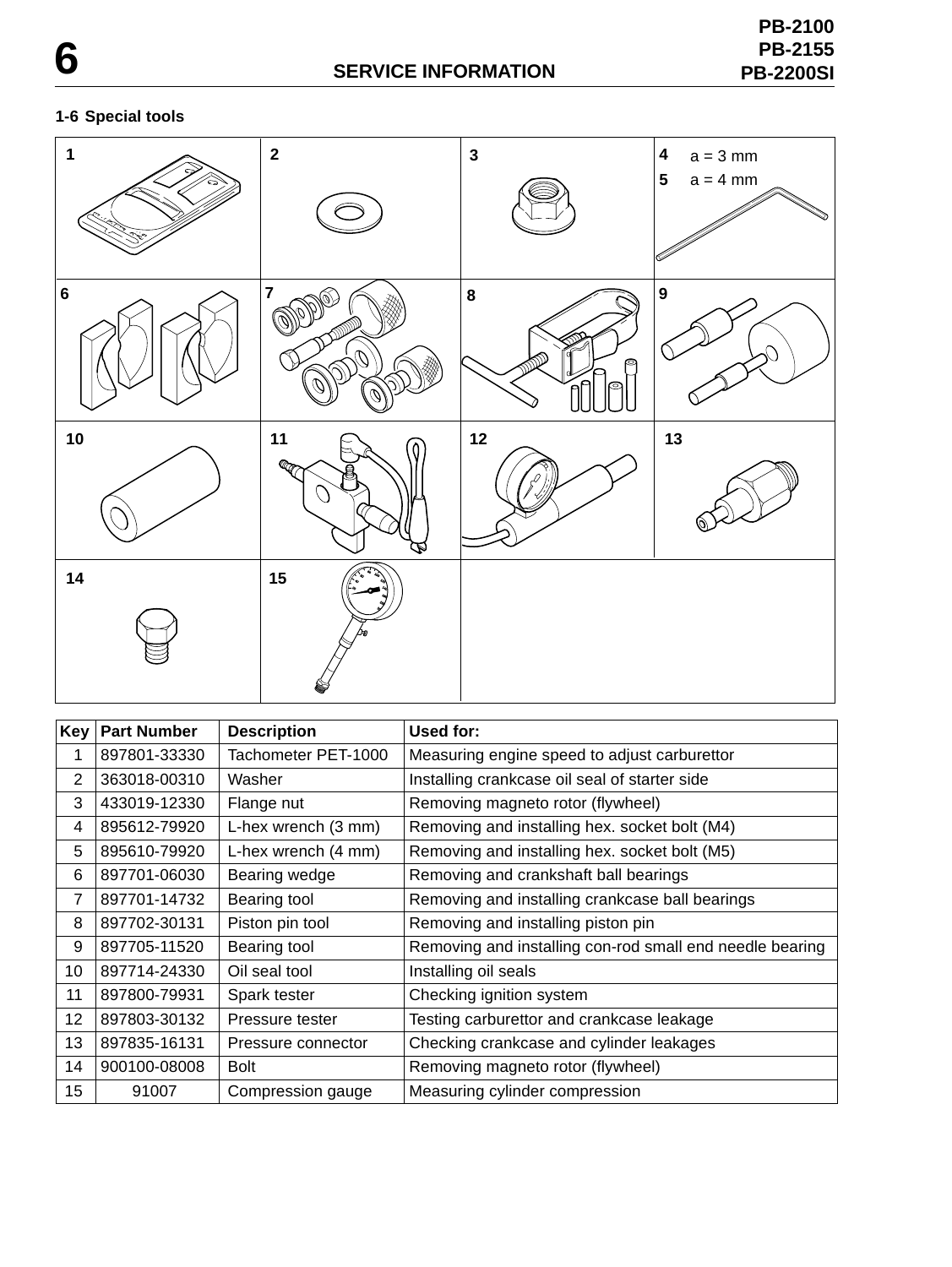#### **2 EMISSION ADJUSTMENT GUIDE**

#### **2-1 General adjusting rules**

Before starting the unit for adjustment, check the following items.

- 1. The correct spark plug must be clean and properly gapped.
- 2. The air filter element must be clean and properly installed.
- 3. The muffler exhaust port must be clear of carbon.
- 4. The fuel lines, tank vent and fuel filter are in good condition and clear of debris.
- 5. The fuel is fresh ( > 89 octane : RON) and properly mixed at 50 : 1 with "ISO L-EGD" 2 stroke oil.
- 6. All blower pipes are installed for proper engine loading.

#### **2-2 Presetting idle adjust screw, L mixture needle and H mixture needle**



1. Turn L mixture needle clockwise until lean stop to cut easily.

2. Using a sharp knife, give triangle cut between the stopper wings. Also cut the H limiter cap.

NOTE : Be careful when cutting caps, otherwise injury may result.



3. Pull the caps off with pliers.

**NOTE :** Do not rock back and forth when removing, otherwise the needle may be damaged.

4. Turn H and L mixture needles clockwise until lightly seated.

**NOTE :** Do not over tighten needles, otherwise needles tip and seat damage may occur.

5. Turn L mixture needle anticlockwise 1 3/4 turns (PB-2100), 1 1/2turns (PB-2155, PB-2200SI). Turn H mixture needle anticlockwise 1 1/2 turns.

6. Turn idle adjust screw anticlockwise and set the screw until the tip to just contact throttle plate. Then turn it clockwise 1 1/2 turns.